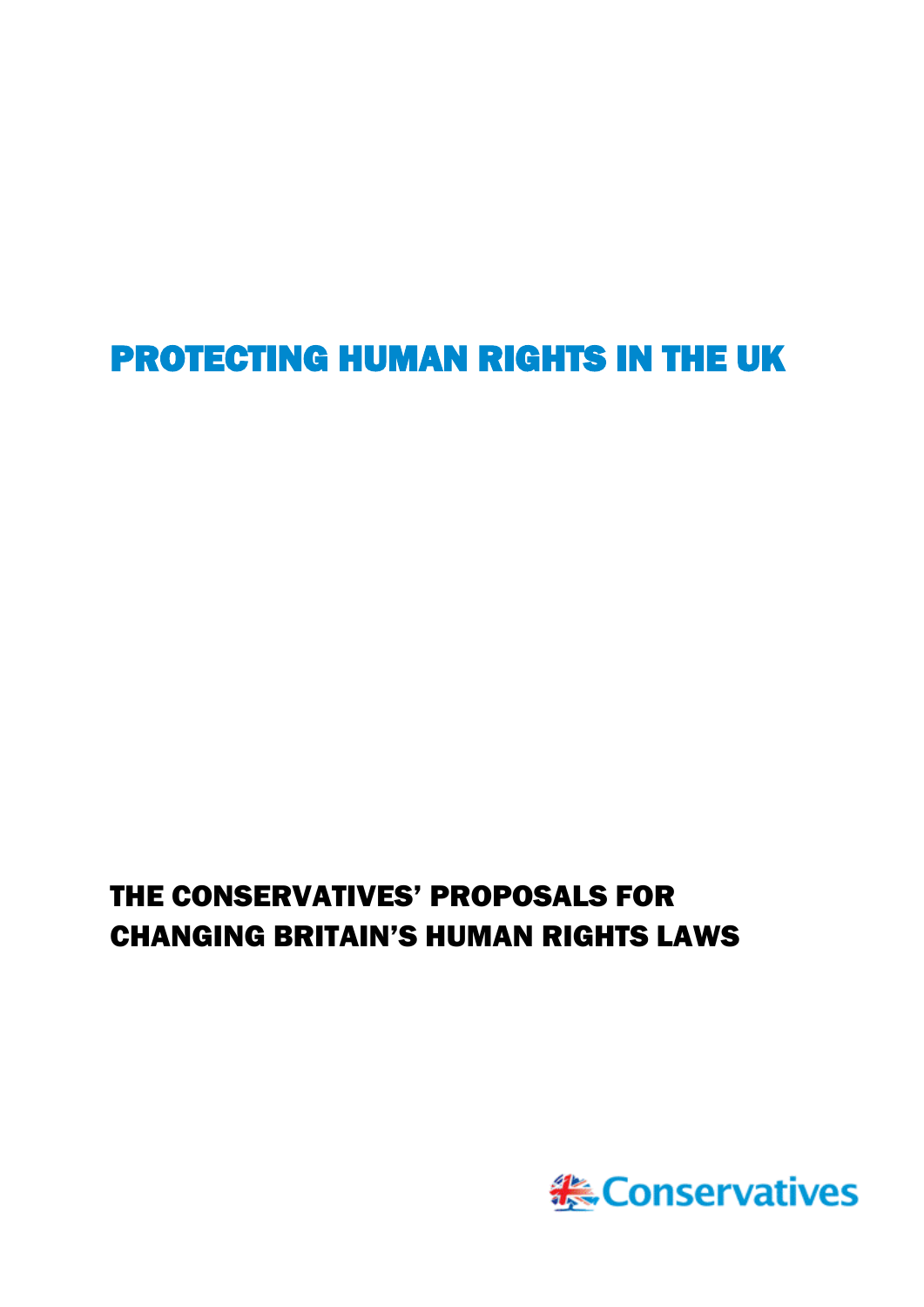## HUMAN RIGHTS IN CONTEXT

Britain has a long history of protecting human rights at home and standing up for those values abroad. From Magna Carta in 1215, to the Bill of Rights and the Claim of Right in 1689, and over the centuries through our Common Law tradition, the UK's protection of human rights has always been grounded in real circumstance, rather than simply being a matter of abstract principle.

The European Convention on Human Rights (ECHR) was signed in Rome in 1950, as part of the post-war efforts by the Allies to ensure that the horrors of the 1940s could never be repeated. It was agreed in the shadow of Nazism, at a time when Stalin was still in power in the Soviet Union and when people were still being sent to the gulags without trial.

It sets out certain absolute rights, which include the right not to be tortured, the right not to be enslaved and the right to a fair trial. The Convention also contains rights which can only be limited in the restricted circumstances it sets out, such as the right to life and the right to liberty. The substance of these rights lies at the very heart of the Convention's text.

In addition, the Convention contains a third category of 'qualified' rights, which can be restricted in a range of scenarios. For example, Article 8, the right to respect for private and family life, is qualified with the following: "There shall be no interference by a public authority with the exercise of this right except such as is in accordance with the law and is necessary in a democratic society in the interests of national security, public safety or the economic well-being of the country, for the prevention of disorder or crime, for the protection of health or morals, or for the protection of the rights and freedoms of others."

The Convention is an entirely sensible statement of the principles which should underpin any modern democratic nation. Indeed, the UK had a great influence on the drafting of the Convention, and was the first nation to ratify it.

In today's uncertain world, our commitment to fundamental human rights is as important as ever. That is why we must put Britain first, taking action to reform the human rights laws in the UK, so they are credible, just and command public support. We are today outlining our key objectives to do just that, and we will shortly publish a draft British Bill of Rights and Responsibilities for consultation, so we deliver a coherent and comprehensive human rights regime in Britain.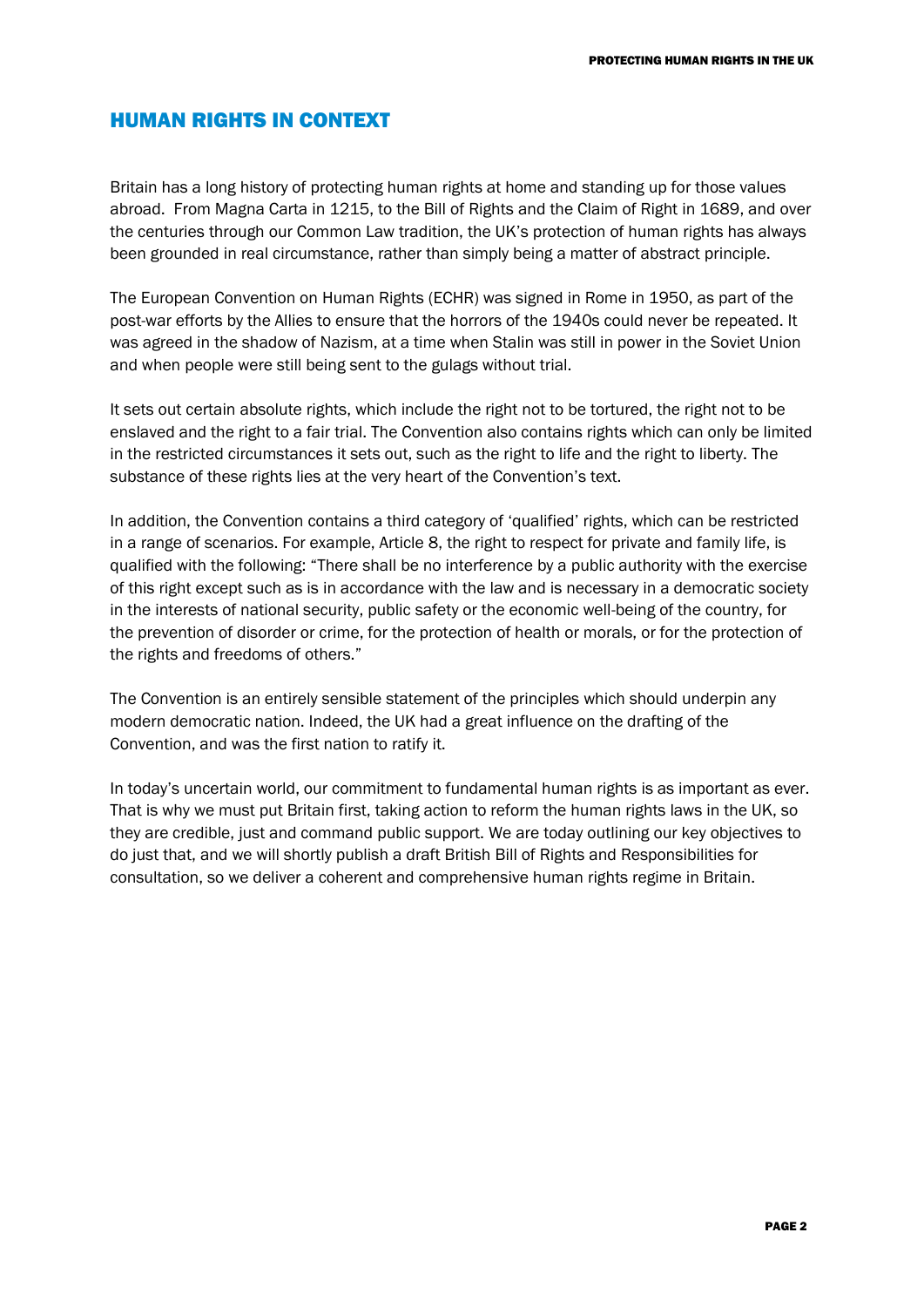## THE CASE FOR CHANGE

Over the past 20 years, there have been significant developments which have undermined public confidence in the human rights framework in the UK, and which make change necessary today.

The European Court of Human Rights (ECtHR) in Strasbourg has long been established as a means of enforcing the Convention's terms. It was not until 1998, however, that the binding jurisdiction of the Court, and the right of individuals to take a case to Strasbourg, became necessary for countries signed up to the Convention. These developments happened at the same time as the Labour Government in the UK brought forward the Human Rights Act (HRA). Both the recent practice of the Court and the domestic legislation passed by Labour has damaged the credibility of human rights at home.

The European Court of Human Rights has developed 'mission creep'. Strasbourg adopts a principle of interpretation that regards the Convention as a 'living instrument'. Even allowing for necessary changes over the decades, the ECtHR has used its 'living instrument doctrine' to expand Convention rights into new areas, and certainly beyond what the framers of the Convention had in mind when they signed up to it. There is mounting concern at Strasbourg's attempts to overrule decisions of our democratically elected Parliament and overturn the UK courts' careful applications of Convention rights.

#### *For instance:*

- o *The current dispute between the Court and the United Kingdom over voting rights for prisoners is one clear example. The issue of the franchise in elections was deliberately excluded from the text of the Convention. The Strasbourg Court has, however, now decided that it falls within the Convention's ambit.*
- o *Another clear example of 'mission creep' came in a 2007 ruling by the Court that required the UK Government to allow many more prisoners the right to go through artificial insemination with their partners, in order to uphold their rights under Article 8. This is not what the originators of the Convention had in mind when they framed that article.*
- o *There have also been cases involving foreign nationals who have committed very serious crimes in the United Kingdom, but who have been able to use the qualified rights in the Convention, as interpreted by the rulings of the ECtHR, to justify remaining in the UK. These judgments have apparently overlooked the very clear qualifications in the Convention relevant to the legitimate exercise of such rights.*
- o *In 2013 the Strasbourg Court ruled that murderers cannot be sentenced to prison for life, as to do so was contrary to Article 3 of the Convention. This Article is designed to prohibit "torture" and "inhuman or degrading treatment or punishment." For the Strasbourg Court, this entails banning whole life sentences even for the gravest crimes.*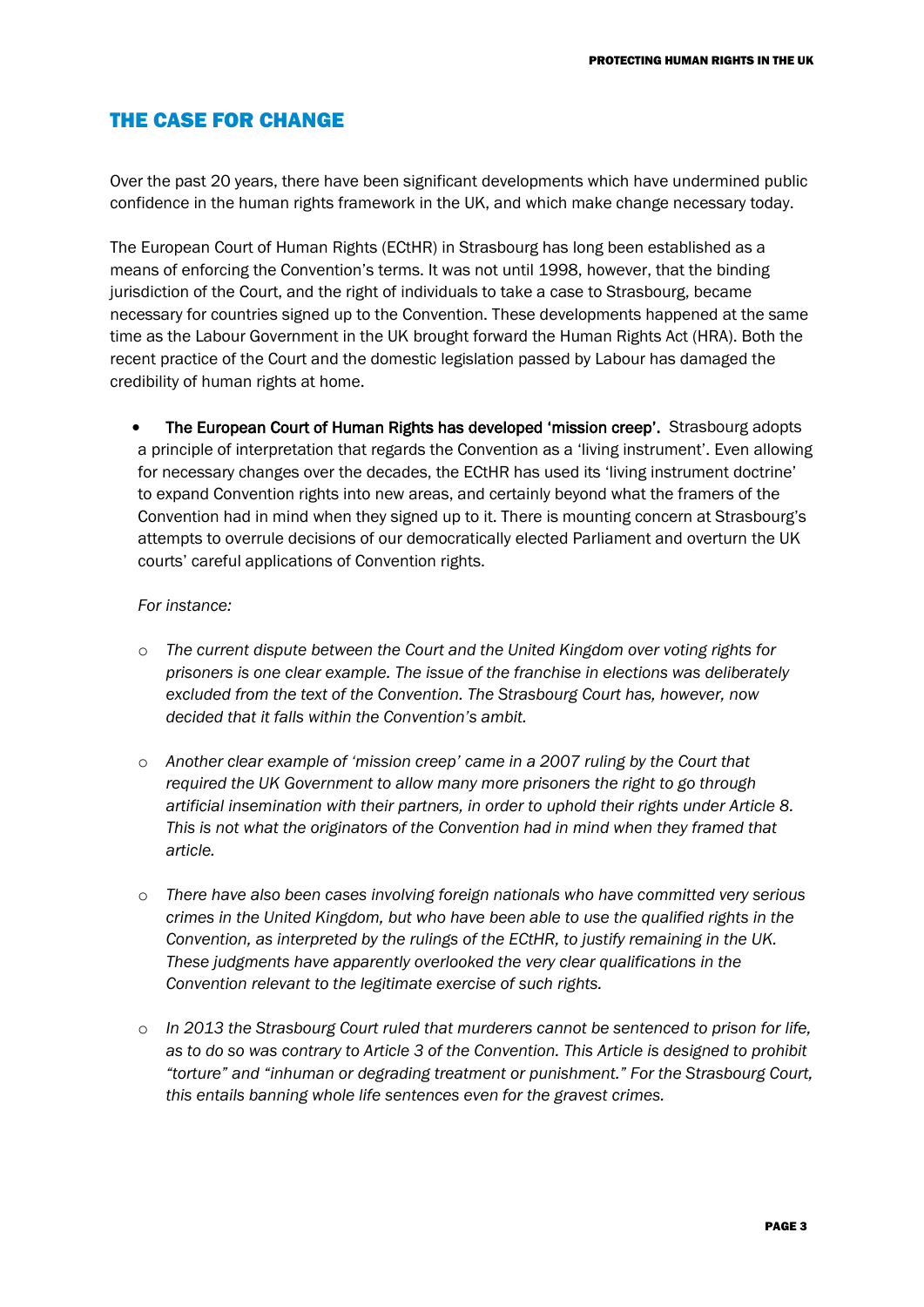- Labour's Human Rights Act undermines the role of UK courts in deciding on human rights issues in this country. Section 2 of the HRA requires UK courts to "take into account" rulings of the Strasbourg Court when they are interpreting Convention rights. This means problematic Strasbourg jurisprudence is often being applied in UK law. Strasbourg jurisprudence includes the doctrine of 'proportionality', and the application of this doctrine has led judges to question whether provisions of legislation and decisions of public authorities are 'proportionate' to their objectives, which can amount to an essentially political evaluation of different policy considerations. We also believe that in many areas the interpretation given to Convention rights has not struck the appropriate balance between individual rights and responsibilities to others.
- Labour's Human Rights Act undermines the sovereignty of Parliament, and democratic accountability to the public. Although, the HRA affirms the sovereignty of the UK Parliament over human rights matters, Section 3(1) undermines Parliamentary sovereignty in practice. This provision requires UK courts to read and to give effect to legislation in a way which is compatible with Convention rights, "so far as it is possible to do so". There are cases in which, due to this rule, UK courts have gone to artificial lengths to change the meaning of legislation so that it complies with their interpretation of Convention rights, most often following Strasbourg's interpretation, even if this is inconsistent with Parliament's intention when enacting the relevant legislation.

### *For instance:*

o *The Misuse of Drugs Act makes it a criminal act to possess an illegal drug, but provides the defence for the defendant to prove, on the balance of probabilities, that they did not know, suspect or have reason to suspect that what they had was an illegal drug. However in 2001 the House of Lords ruled, under section 3(1) HRA that the Act must be read as only requiring the defendant to submit evidence supporting their claim that they did not know or suspect that what they had was an illegal drug, after which it fell to the prosecution to prove beyond reasonable doubt that they did not know or suspect this. This was done under Article 6 of the Convention, the right to a fair trial.* 

Labour's Human Rights Act goes far beyond the UK's obligations under the Convention.

Whilst the Convention imposes on states the requirement to secure the rights and freedoms in the convention for its citizens, it does not mandate any particular legal mechanism for doing so. It does not require the direct incorporation given effect by the Human Rights Act, nor does it require the jurisprudence of the Strasbourg Court to be directly binding on domestic courts. The German Constitutional Court for example ruled that if there is a conflict between the German Basic Law and the ECHR, then the Basic Law prevails over the Convention. The Human Rights Act provides no such domestic protection in the UK.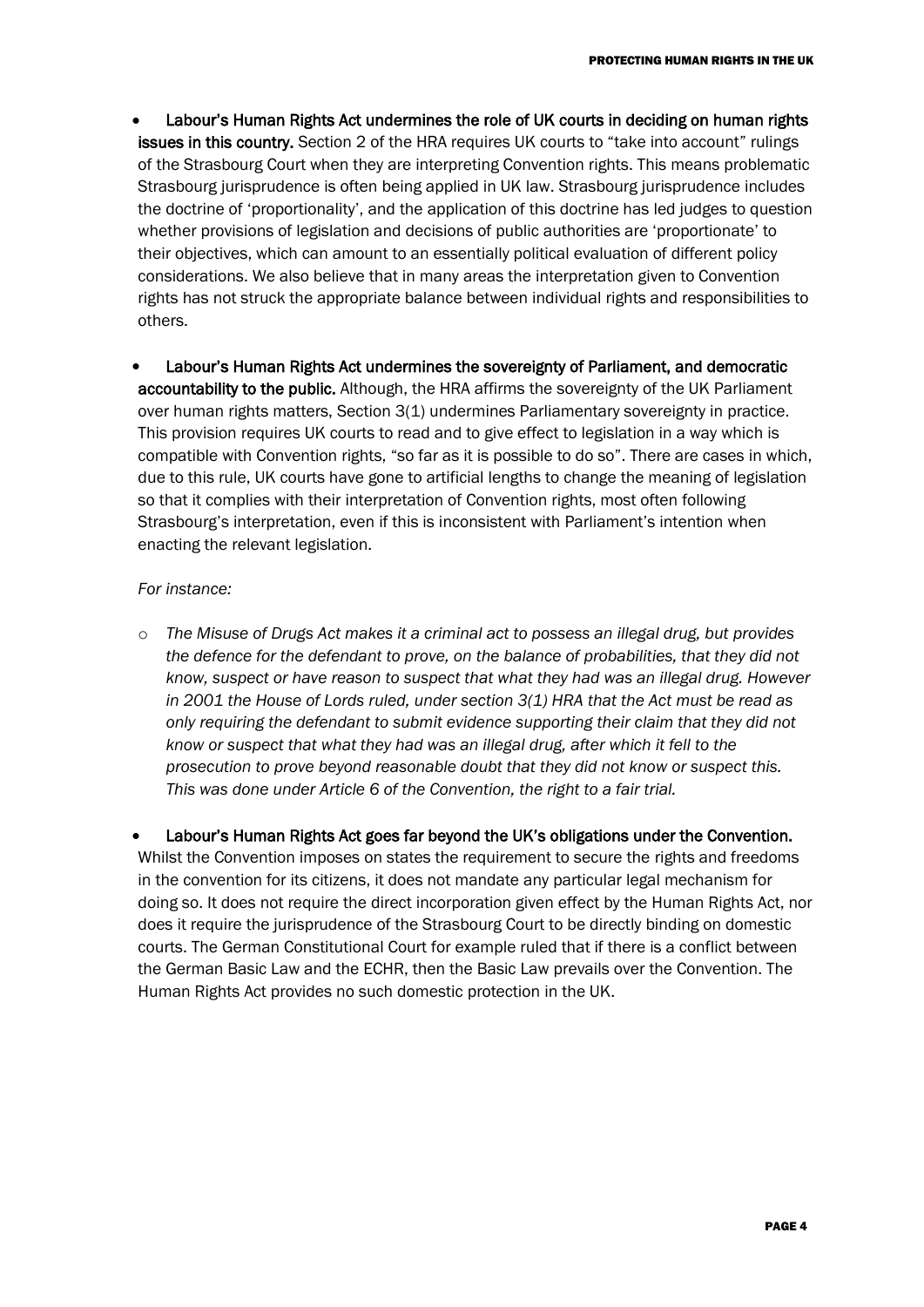## THE CONSERVATIVES' PLAN FOR CHANGE

Protecting fundamental human rights is a hallmark of a democratic society, and it is central to the values of the Conservative Party. However, the present position under the European Court of Human Rights and the Human Rights Act is not acceptable. The next Conservative Government will make fundamental changes to the way human rights laws work in the United Kingdom, to restore common sense and put Britain first. Our reforms will mean that:

- The European Court of Human Rights is no longer binding over the UK Supreme Court.
- The European Court of Human Rights is no longer able to order a change in UK law and becomes an advisory body only.
- There is a proper balance between rights and responsibilities in UK law.

Our proposals are grounded in two basic legal facts.

- There is no formal requirement for our Courts to treat the Strasbourg Court as creating legal precedent for the UK. Such a requirement was introduced in the Human Rights Act, and it is for Parliament to decide whether or not it should continue. Many European countries, including Germany, do not place such a requirement on their national courts.
- In all matters related to our international commitments, Parliament is sovereign. This principle has been clearly established in judgements by the House of Lords and in public statements by Government law officers.

At the heart of our plan is a new British Bill of Rights and Responsibilities. It will ensure that Parliament is the ultimate source of legal authority, and that the Supreme Court is indeed supreme in the interpretation of the law. We will shortly be publishing a draft of this Bill, to begin a process of engagement and consultation on the best way to achieve our aims. This will ensure we deliver our reforms in a comprehensive and credible way.

The key objectives of our new Bill are:

- Repeal Labour's Human Rights Act.
- Put the text of the original Human Rights Convention into primary legislation. There is nothing wrong with that original document, which contains a sensible mix of checks and balances alongside the rights it sets out, and is a laudable statement of the principles for a modern democratic nation. We will not introduce new basic rights through this reform; our aim is restore common sense, and to tackle the misuse of the rights contained in the Convention.

Clarify the Convention rights, to reflect a proper balance between rights and responsibilities. This will ensure that they are applied in accordance with the original intentions for the Convention and the mainstream understanding of these rights.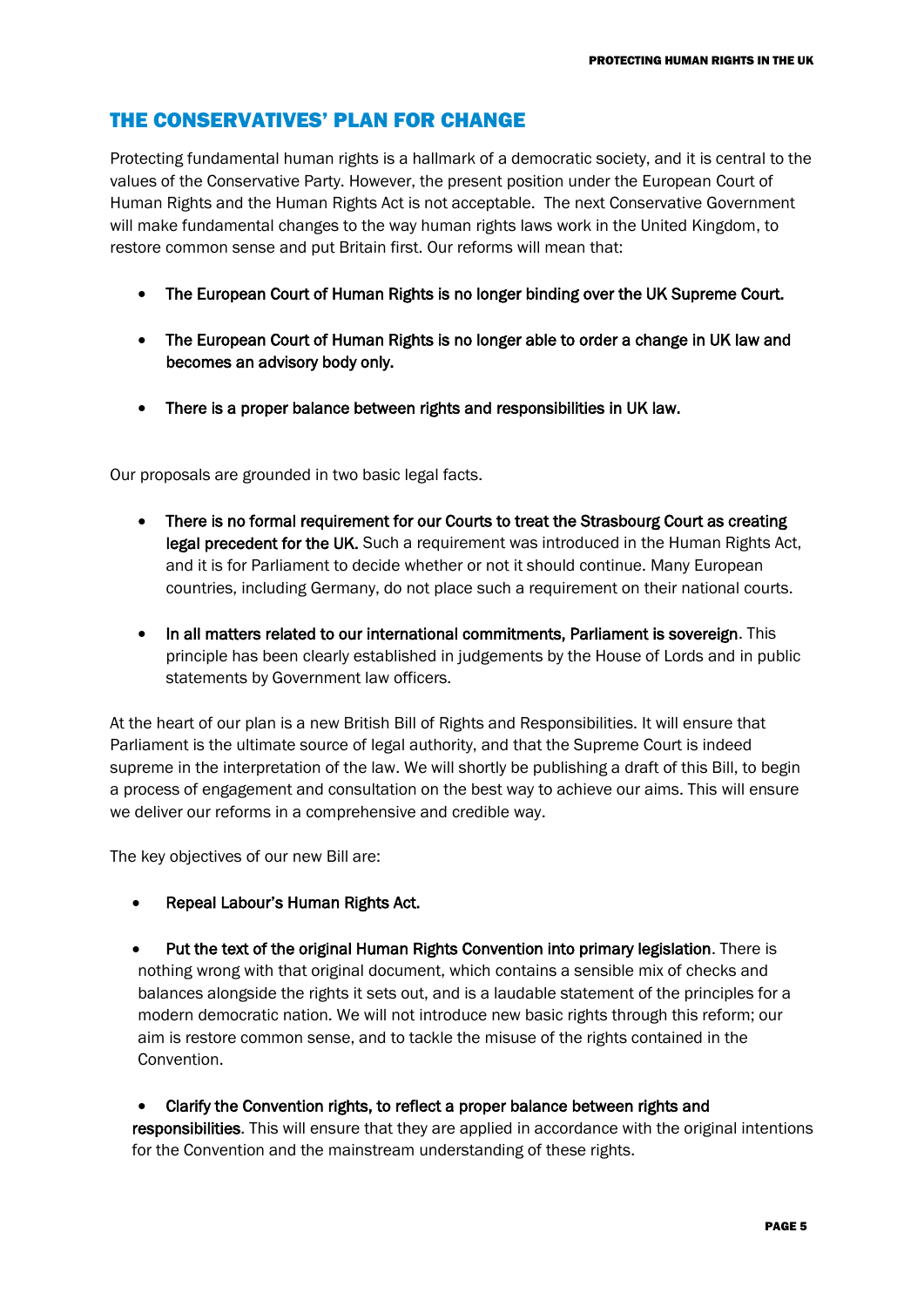#### *For instance:*

- o *We will set out a clearer test in how some of the inalienable rights apply to cases of deportation and other removal of persons from the United Kingdom. The ECtHR has ruled that if there is any 'real risk' (by no means even a likelihood) of a person being treated in a way contrary to these rights in the destination country, there is a bar on them being sent there, giving them in substance an absolute right to stay in the UK. Our new Bill will clarify what the test should be, in line with our commitment to prevent torture and in keeping with the approach taken by other developed nations.*
- o *The Convention recognises that people have civic responsibilities, and allows some of its rights to be restricted to uphold the rights and interests of other people. Our new Bill will clarify these limitations on individual rights in certain circumstances. So for example a foreign national who takes the life of another person will not be able to use a defence based on Article 8 to prevent the state deporting them after they have served their sentence.*
- o *Some terms used in the Convention rights would benefit from a more precise definition, such as 'degrading treatment or punishment', which has arguably been given an excessively broad meaning by the ECtHR in some rulings. For example in one case, the simple fact that an individual would have to live in a particular city in Somalia was deemed put him at real risk of degrading treatment.*
- o *It will not necessarily be possible to clarify every potential application of Convention rights*  in the new law. Parliament will consider the Convention rights set out in the law in all the *legislation it passes.*

Break the formal link between British courts and the European Court of Human Rights. In future Britain's courts will no longer be required to take into account rulings from the Court in Strasbourg. The UK Courts, not Strasbourg, will have the final say in interpreting Convention Rights, as clarified by Parliament.

End the ability of the European Court of Human Rights to force the UK to change the law. Every judgement that UK law is incompatible with the Convention will be treated as advisory and we will introduce a new Parliamentary procedure to formally consider the judgement. It will only be binding in UK law if Parliament agrees that it should be enacted as such.

Prevent our laws from being effectively re-written through 'interpretation'. In future, the UK courts will interpret legislation based upon its normal meaning and the clear intention of Parliament, rather than having to stretch its meaning to comply with Strasbourg case-law.

Limit the use of human rights laws to the most serious cases. The use of the new law will be limited to cases that involve criminal law and the liberty of an individual, the right to property and similar serious matters. There will be a threshold below which Convention rights will not be engaged, ensuring UK courts strike out trivial cases. We will work with the devolved administrations and legislatures as necessary to make sure there is an effective new settlement across the UK.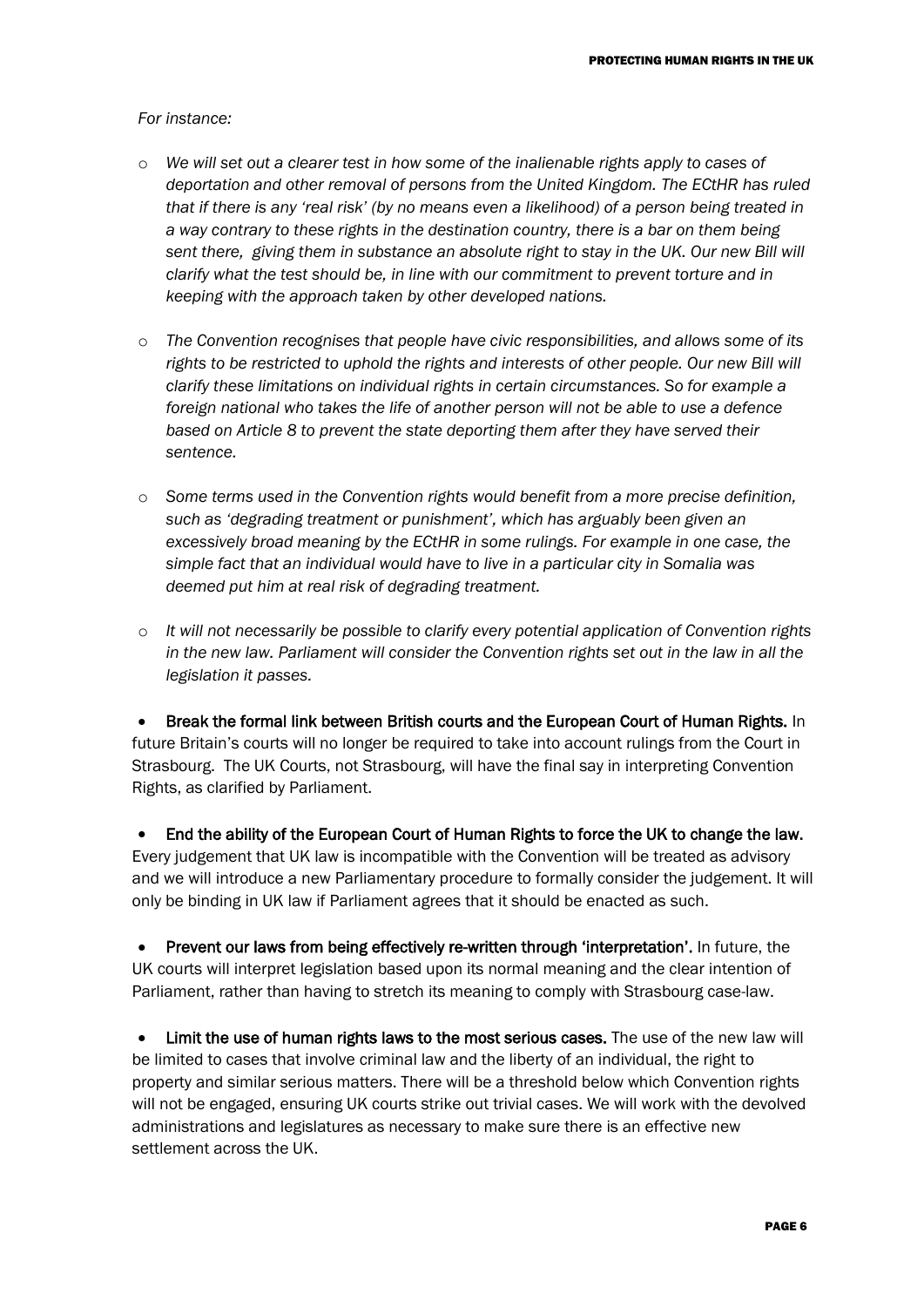• Limit the reach of human rights cases to the UK, so that British Armed forces overseas are not subject to persistent human rights claims that undermine their ability to do their job and keep us safe.

• We will amend the Ministerial Code to remove any ambiguity in the current rules about the duty of Ministers to follow the will of Parliament in the UK.